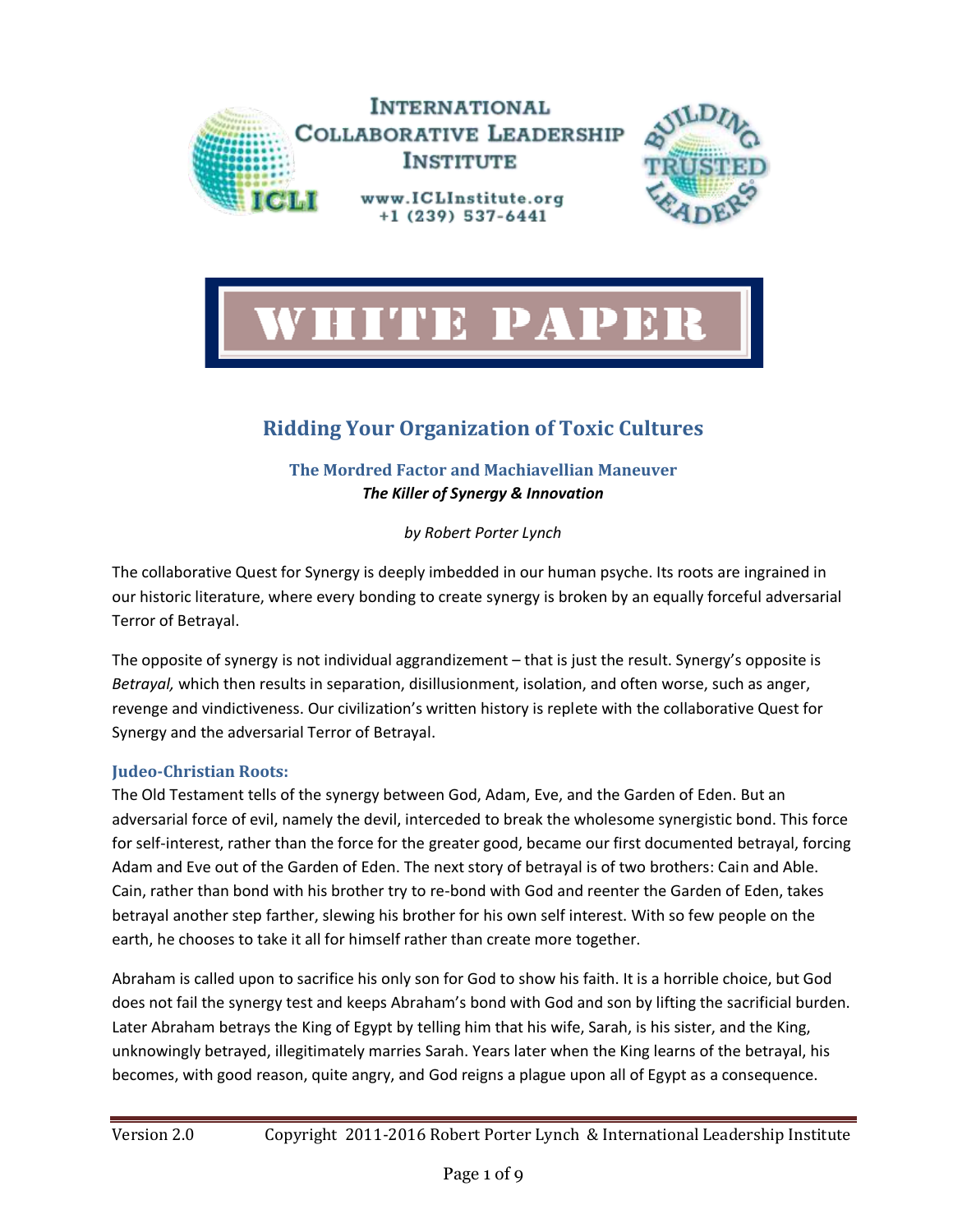Abraham's brother Lot, to protect the angels sent as messengers to forewarn of God's impending destruction of Sodom and Gomorrah, betrays his two daughters, sacrificing their virginity to the guards outside his house. As the family makes their escape, Lot's wife Ruth is turned into a pillar of salt as punishment for her betrayal of her oath to God not to look backwards toward the city being leveled to ruins. Now alone and hiding in a cave to elude detection, Lot is lured into a seduction by each of his two daughters on successive nights in the cave.

The stories of the New Testament are filled with the stories of synergy and betrayal. The stories of the New Testament, while covering only a few years in the adult life of Christ, are filled with the stories of synergy and betrayal. For Christ, the ultimate form of synergy was first *to love God with thy whole heart, thy whole mind, and thy whole soul,* and then *to love thy neighbor as thy self*. Christ's antidote for disconnectedness was forgiveness, not more punishment: *Judge and ye shall be judged, condemn and ye shall be condemned, forgive and ye shall be forgiven*.

However, Christ, in his Quest for Synergy as symbolized by his unity with God, was perpetually being stalked by betrayal. His own church leaders, the Pharisees and Rabbis were masterminding a series of manipulative tricks and traps, attempting to lure him into making statements that would condemn him as a heretic. He eluded these maneuvers, but was ultimately betrayed by one of his own disciples, Judas, which lead to the decisive price for betrayal: death by crucifixion.

# **Greek Literature:**

The themes of betrayal are deeply imbedded in the Greek writings of Euripides, Homer (Scylla & Charibdys), (Abduction of Helen of Troy), Aesop. Socrates, who had practiced the synergy principles so carefully, had bonded closely with his students in a manner that could not be understood by outsiders. Threatened by the sense of internal community, Socrates was accused of having an intimate homosexual relationship with his students. The accusation alone was the most horrific of betrayals, because the nature of the accusation meant interminable defenses and lingering innuendo, regardless of the outcome of any trial. Rather than suffer such degradation of character, he chose hemlock (poison), death being a better alternative than living dishonorably.

Archimedes, the great mathematician and inventor, lived at the time just as the Roman conquerors were invading their Grecian neighbors. Knowing of his great capabilities, a Roman general ordered his troops to find Archimedes and bring him to headquarters, where he might be a valuable asset in inventing war machines. When a soldier found him, Archimedes told him to get lost, he was too busy trying to solve a mathematics problems. Angered by this disobedience to an order, the soldier killed Archimedes and brought his dead body to headquarters.

# **Medieval Stories:**

Despite the onslaught of despair during the Dark and Middle ages, there was not a dearth of the synergy quest. The search for the Holy Grail and the codes of chivalry were all stories or allegories of the quest for synergy, and, true to form, with tales of betrayal and intrigue.

Perhaps no story imbedded in our collective psyche could be as compelling as the medieval legend of King Arthur and the Knights of the Round Table. As the legend has evolved, it may be the ultimate story of the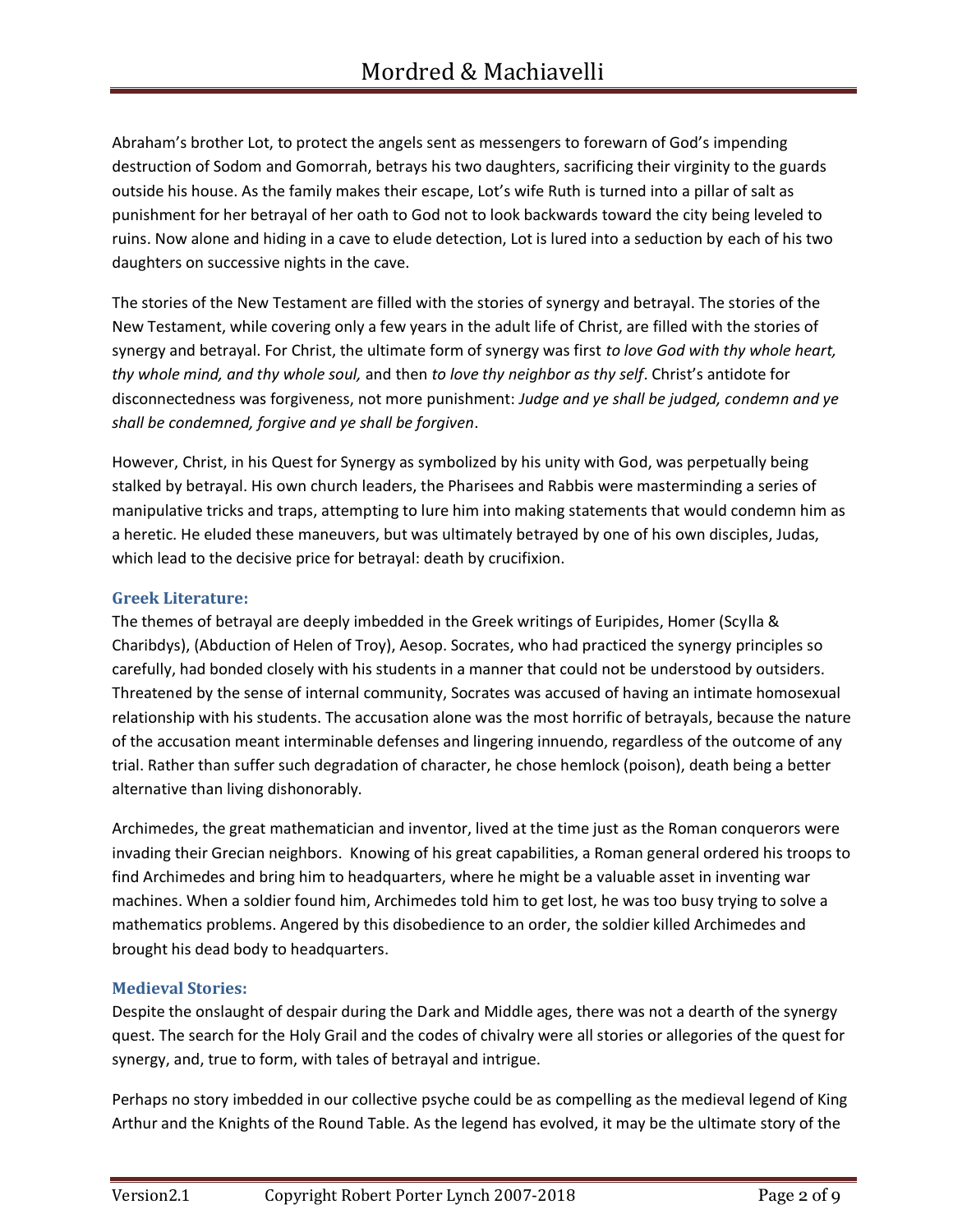Quest for Synergy and the Tragedy of Betrayal. Originally written by Sir Thomas Mallory over a twentyyear period from 1450 to 1470 as *Le Morte d'Arthur*, (The Death of Arthur), nearly 600 years after the presumed Arthur lived, the legend portrays King Arthur as the man with the vision for a Round Table of honorable and chivalrous knights who, together united in a common vision and ideal, would save their kingdom, prosper, and flourish. Joy would prevail throughout the land. Rewritten in the apocryphal tale in the twentieth century with the prophetic title *The Once and Future King*, then transformed into the play and later movie *Chamelot*, the story dramatically portrays Arthur's holy synergy with his Queen Guinevere, his brotherly synergy with his fabled knight and friend, Lancelot du Lac.

However, in a series of traumatic betrayals, Lancelot has an affair with Guinevere, destroying the beauty and bliss of most passionate of trios.

But yet, the penultimate betrayal is revealed with the unkindly arrival of Mordred, $a$  who is Arthur's illegitimate son (and thus heir to the throne) into the court of Camelot. Born of a deception seduction by the witch Morguese,<sup>b</sup> Mordred is the classic conniver, a no-holds-barred schemer whose only intent is to relentlessly destroy every trusting relationship among the Knights of the Round Table. Playing one off against the other, setting each out to destroy the values and ideals that created Camelot's synergy, Mordred systematically destroys everything that Arthur dreamed or created. Portraying himself as a realist who can act appropriately in the arena of *real politic,* Mordred, in the most sinister of plots, excommunicates nearly all of the knights, who, now marginalized, link to become Arthur's enemies and overthrow Camelot, destroying the ever-present and forever lingering dream of synergy.

Despite Arthur's passionate but unrequited hope that Mordred might have a spark of goodness in him, Mordred persists on his destructive path. Lancelot's offer to thrust an iron spike through Mordred's heart is rejected by Arthur, for whom hope for man's salvation reigns eternal. Arthur remains the dreamer, the idealist, and the failure, for there is neither hope nor salvation for Mordred – only death or isolated incarceration (like Napoleon's exile to St. Helen's island) is the only workable fate. Like the allegory of the frog carrying the scorpion across the river, then being stung to death by the unappreciative passenger who says to the dying frog "it's in my nature," there is no alternative to dealing with a Mordred than to cut him out like a cancerous tumor.

Mordred is the embodiment of the sinister. His evil essences is destructive, not through direct aggression and attack, but by undermining, by indirection, by manipulative abuse to cause others to do his wicked bidding, by guise and guile.

Several of the quotes from movie *Camelot* are highly insightful into the nature of the character of Mordred:

Guinevere: Not having Mordred for dinner makes it a party:

He mixes wine and disloyalty like a witch over caldron

<sup>a</sup> Mordred is most likely a combination of the French word *morte* (as in mortician) for death, and old English word *draden,* meaning terror or fear, from which the current word *dread* is derived.)

<sup>b</sup> Note the close connection to the word *morgue: a tomb (womb?) of death*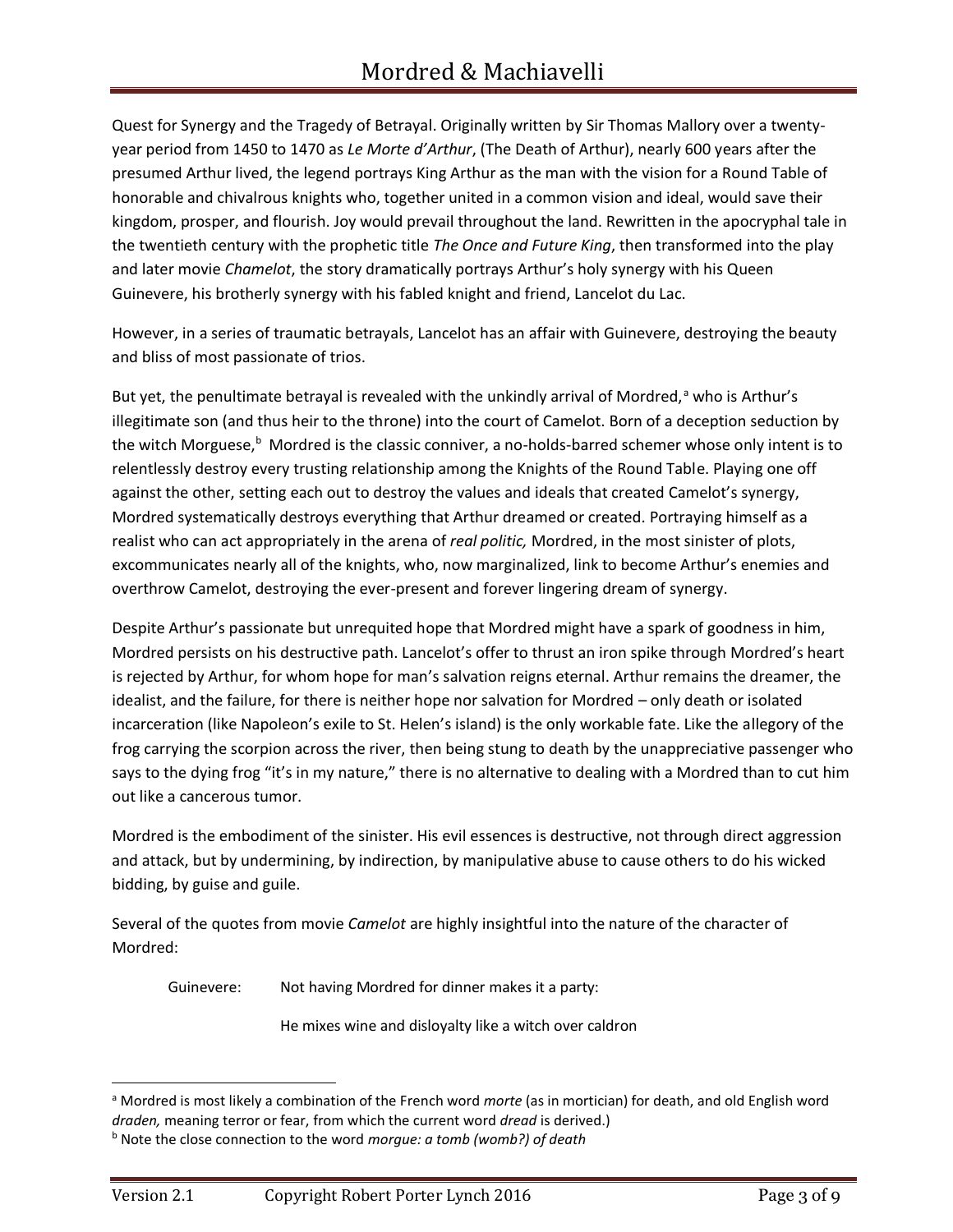Arthur: We must not let our passions destroy our dreams

Mordred is my son – I hope there is something in him I have never reached

It is Mordred's characterization as a person whose values are the archetypical antithesis to the Arthurian Quest for Synergy that we term *the Mordred Factor.* Not only do these people have neither the desire nor ability to collaborate, synergize, and synchronize, but go to the opposite extreme, and purposefully (either intentionally or unintentionally) destroy synergy, teamwork, co-creativity, and spiritual community. When done unintentionally, it usually takes a variety of forms, such as selfishness or insecurity, and manifests as: blame, criticism, attack, negativity, complain, or fault finding.

When done intentionally, the result is usually far more insidious, destructive, and often horrifying. To reveal the nature of the intentional Mordred, a particularly unique characterization emerged during the Renaissance.

# **Betwixt the Middle Ages and the Renaissance:**

A hundred years after Mallory's classic tale was put to the written word, as a prelude and warning to the emerging Renaissance, Niccolo Machiavelli<sup>c</sup> wrote his classic tale: *The Prince* as a handbook for power and control. Machiavelli, a student of *real politic,* details the use of initiating manipulative techniques to offset, counter-balance, overthrow, or combat others engaged in Mordred like activities. The age of intrigue was formalized, making betrayal, conniving, conspiracy, and scheming its own art form.

Machiavelli's Prince is not strictly evil, he is a fox. And a fox he must be in a world of Mordreds, where there may be limited options to slay the dragon Mordred. Outfoxing a kingdom well populated with Mordred's takes the cunning of a fox.

As the Italian Renaissance evolved a century later into the English Age of Enlightenment, Shakespeare took Machiavelli to the theatre. Shakespearian tragedy is the personification of betrayal. *Romeo and Juliet*, is the story of the Quest for Synergy in the form of love betrayed by class distinction. In *Macbeth* and *Hamlet* the audience is bedazzled by a string of multiple betrayals that enfolds us in the tragedy of a denied dream of collaboration, honor and joy. In the *Merchant of Venice*, the hope for synergy in Portia's Quality of Mercy speech is contrasted with Shylock's betrayal of the code of fairness in his desire to extract a pound of flesh. *Julius Caesar* pits the betrayals by the conniving Cassius and the murderous Brutus against the vision of patriotism and honor of Mark Antony. As Cassius observes to Brutus of the evil:

> Why, man, he doth bestride the narrow world .... Peep[ing] about to find ourselves dishonorable graves. Men at some time are masters of their fates: the fault, dear Brutus, is not in our stars, but in ourselves.

> > (Act I, Sc 2)

c It's worthwhile to note the important distinction between Mordred and Machiavelli. The former was insidious, selfcentered, and evil; the latter amoral and practical.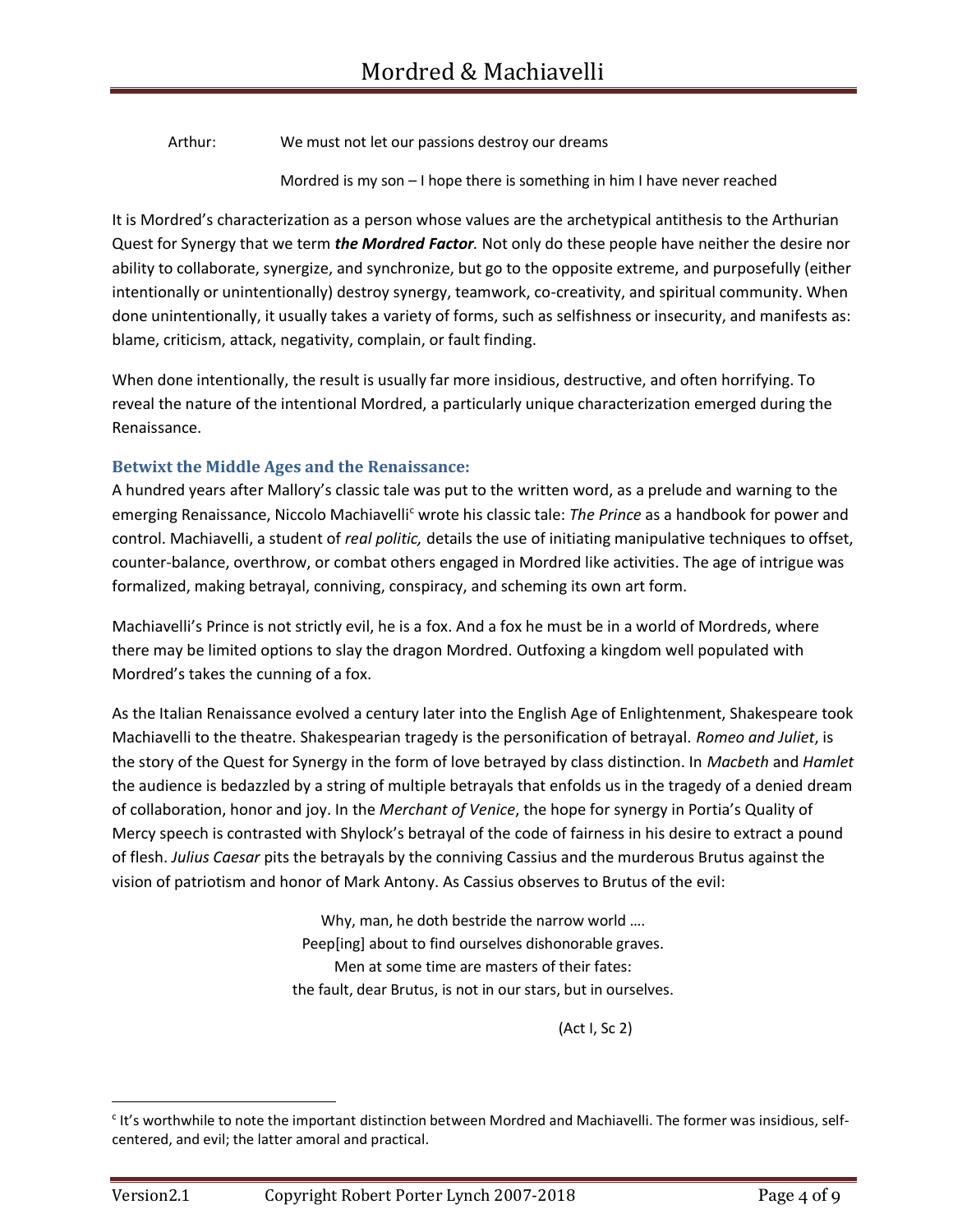# Mordred & Machiavelli

Think of him as a serpent's egg, which hatch'd, would, as his kind, grow mischevious, and kill him in the shell….

O Conspiracy, Sham'st thou to show thy dangerous brow by night, When evils are most free?....

How many ages hence shall this … be acted o'er, in states unborn and accents yet unknown!.. Oh! Pardon me, thou bleeding piece of earth, that I am meek and gentle with these butchers!

(Act II, Sc 1)

Then Caesar's friend, Mark Antony proclaims:

Friends, Romans, countrymen, lend me your ears;

I come to bury Caesar, not to praise him.

The evil that men do lives after them;

The good is oft interred with their bones….

Caesar … was my friend, faithful and just to me.

(Act II, Sc2)

In *Henry V,* Shakespeare stakes out the vision of synergy:

From this day to the ending of the world, But we in it shall be remembered: We few, we happy few, we band of brothers; For he today that sheds his blood with me Shall be my brother...

Shakespeare leaves us with an epic struggle with no classic heroes, no optimism for defeating Mordred or disarming Machiavelli. In Henry VI, written in 1596, Shakespeare speaks of the *Machiavellian Prince*, a clear indication that Shakespeare had read Machiavelli, and more than likely had actually modeled many of his plays on the themes and strategies outlined in Machiavelli's writing.

Consequently, despite the great artistic vision of the Renaissance, as a practical matter, western society was left with a helpless archetype for a role model, a modern Hamlet bedeviled by treachery, cunning, and manipulation, with few tools or strategies to create a sustainable Camelot. Only by combining iron will with the cunning of the ruler can the forces of Mordred be held back.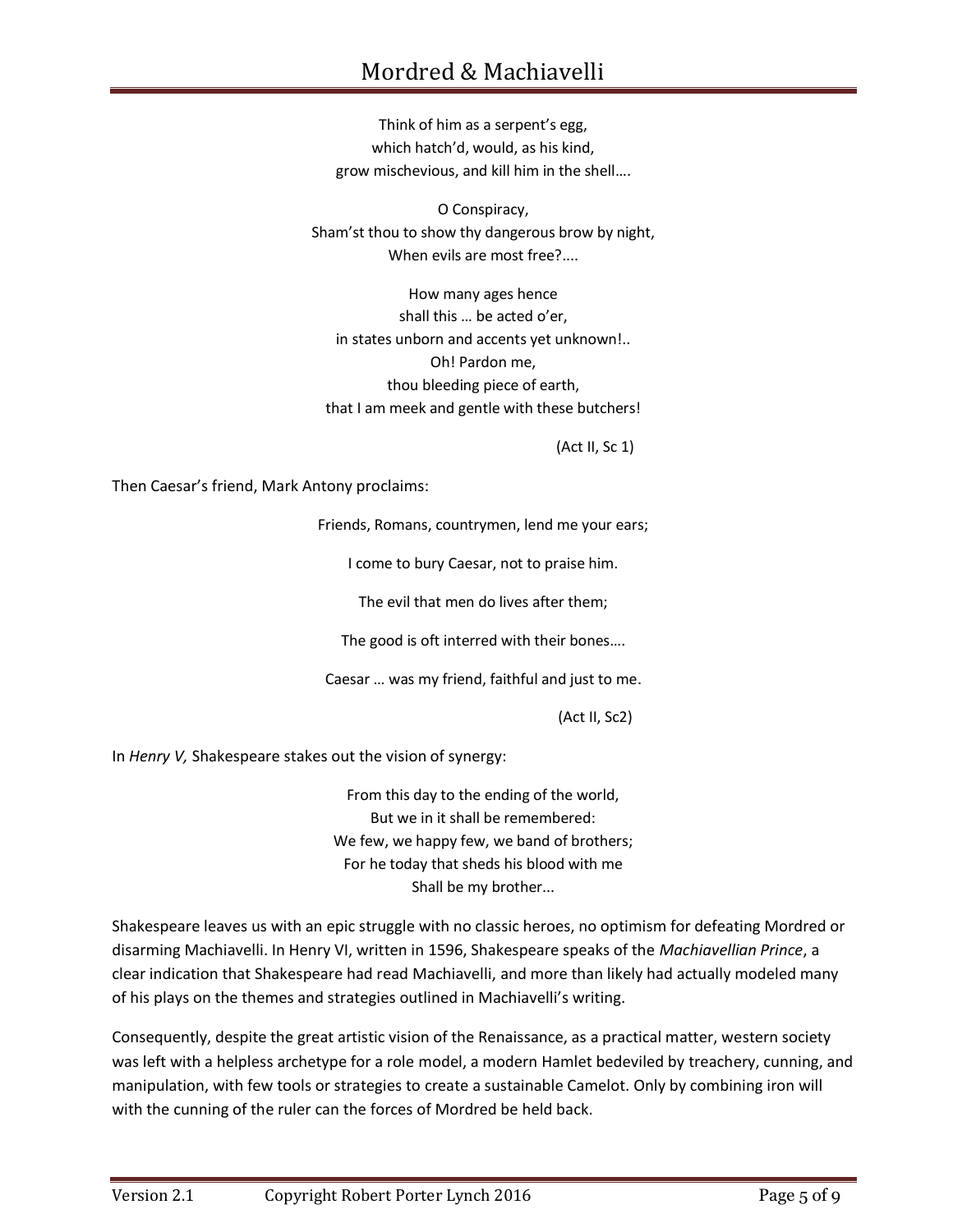Literature that prevails in our hearts today like Alexander Dumas' *Three Musketeers* tells the tale of friendship through adventure. What could be more synergistic than the exploits of D'Artagnon, Athos, Portos, and Aramis?

#### **Beyond the Age of Enlightenment into the American Revolution:**

As the Age of Enlightenment unfolded in America, the synergy quest became the united passion of the founding fathers. Blessed with a deep understanding of the fundamentals of the Greek experiment with democracy and training in reading ancient Greek, coupled with a strong foundation in Christian theology, a unique group (Jefferson, Madison, Adams, Franklin, et al) congealed to frame the Declaration of Independence and later the Constitution. Each document carefully outlines the vision for a synergistic new republic based upon a rebirth of Plato's Republic. The system of rights was designed to produce a win-win relationship between people and their society, while the system of checks and balances prevented tyrannical abuses from the Mordreds and Machiavellis that continually prowl and prey upon the idealistic vision of democracy.

The American Revolution produced its Mordred in the personage of Benedict Arnold. In the fifty year period after the revolution a string of Mordred's appeared, the most recognized today being Aaron Burr, or the scandalous theft of the presidential election of 1824 by John Quincy Adams and Henry Clay, along with other scoundrels of equal magnitude, despite their relative historical obscurity today.<sup>d</sup>

The American Civil war, with its monumental loss of 600,000 lives, is deep testimony to the commitment by Abraham Lincoln to the vision of unity and community, and the betrayal of those values by the South with its rigid adherence to an anachronistic system of economic piracy reliant upon the enslavement of others.

In Europe Marx and Engels produced a highly idealistic (and equally unrealistic) Communist Manifesto based on other movements in Europe and America to form economic communities and collaboratives based on common ownership and interest. Not having reconciled the relationship between common and self interest, and reacting more to the perceived enslavement of the working class by capitalism, Marx sought the unity of interest and the release from economic bondage of those less fortunate.

Similarly, the massive union movement of the late nineteenth and twentieth centuries drew passionate cries of common synergies among the oppressed. Sharing in the wealth stimulated Robin Hood behavior in public policy.

# **Dictators as Modern Mordeds:**

But the ultimate betrayal of the Communist Movement came not at the hands of the dreaded capitalists, but from the Modreds and Machiavellis within. Lenin, then Stalin and Mao Tse Tung, under the guise of noble idealism, slaughtered or imprisoned tens of millions (perhaps over 100 million all tolled) in the name of justice falsely intended.

<sup>d</sup> The amateur historian may look to the actions of James Wilkinson or Jesse Duncan Elliott as epitomes of more modern Mordreds in the early 1800s.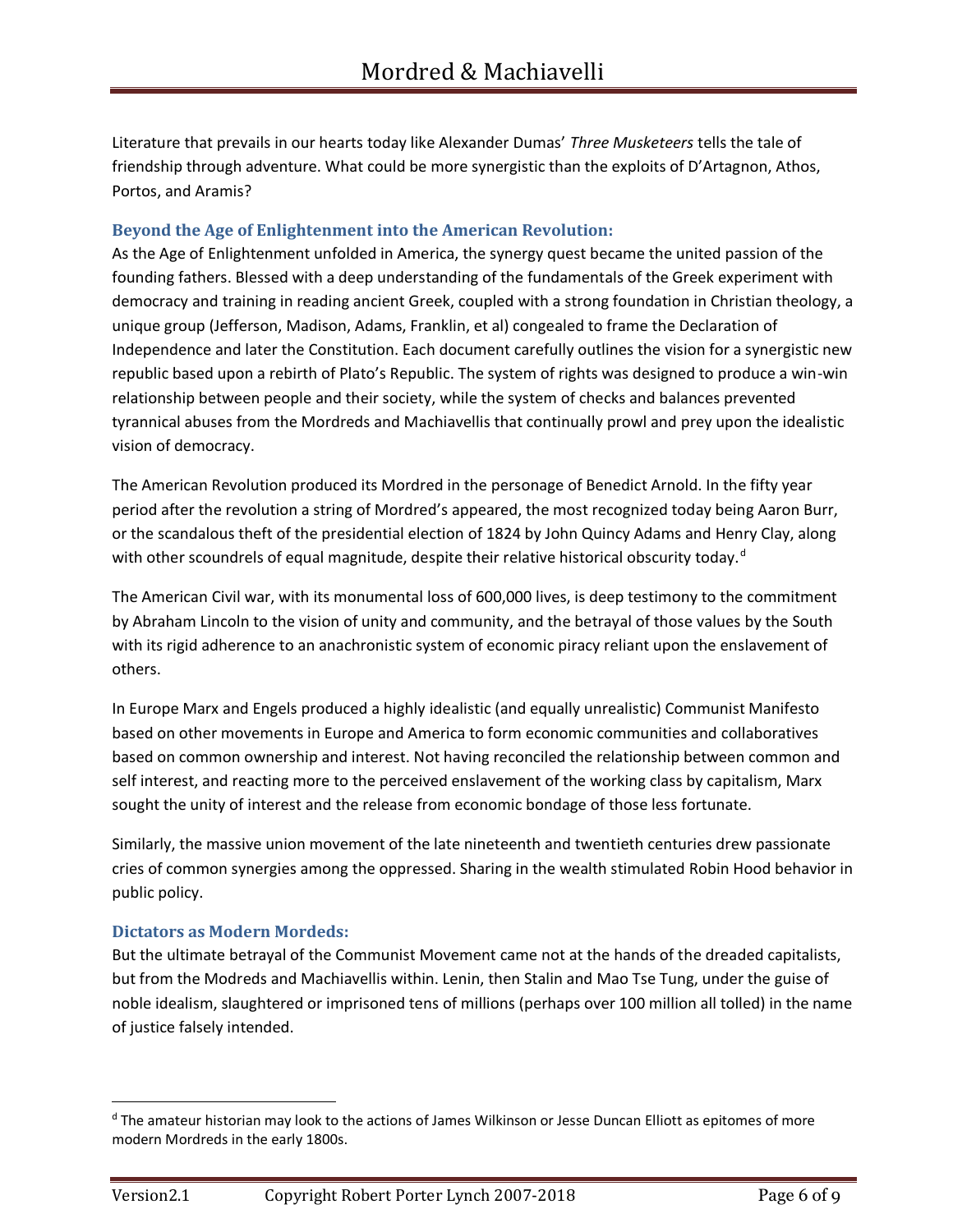During that same era, Hitler, and later Pol Pot became the unapologetic manifestations of Mordred, setting a new standard for hideous and uncompassionate disregard for human life.

In America, the Mordred of the mid-twentieth century was Senator Joe McCarthy, who abusively spread fear, hate, and distrust across the land with the campaign to find a communist in every closet.

From the ashes of ages of continental strife, the nature of the European Economic Union is based on a desire for synergy among compatible differences to predominate.

In Israel, the Kibbutz movement has attempted to keep Marx's values alive in a quasi-communisticcapitalistic economic world.

# **Mordred and Machiavelli Today:**

As the latter half the twentieth century unfolded, the Quest for Synergy became more and more manifest. The Civil Rights Movement, led by Martin Luther King, dramatically envisioned unity, community, belonging, and equality. His language was Arthurian in scope: We must learn to live together as brothers or perish together as fools. Or the entire *I have a dream* speech. At the same time, JFK was presumably living in Camelot, and met the same fate as King Arthur.

The Mordred Factor is highly visible in today's sports arena. Several coaches are notable in their ability to eliminate the Mordred's from their teams, thus producing a synergy of performance excellence. Take the following sports examples:

Basketball: Red Auerbach of the Boston Celtics was a mastermind in building team players who create mutual value in each other. His teams that had players like Bill Russell, Bob Cousy, Tommy Heinson, Jim Havlichek, Larry Bird, Robert Parrish, and K.C. Jones had unparalled strings of championships because of the synergy of teamwork.

Football: Bill Bellichek of the New England Patriots has carried on the Celtic tradition into football. By contrast, Terrell Owens is a classic Mordred, now having been cast off from the Philadelphia Eagles for inciting internecine warfare on the team.

Teamwork: Arguably, the two greatest athletes of the twentieth century were Michael Jordan in basketball and Wayne Gretzsky in hockey, because they not only led their respective sports in points scored, but also in assists – handoffs to other players who then scored. Watching these two men play was synergy in motion.

 In our world of emerging value networks, alliances, and cross functional teams, it is essential for every leader to be cautious and observant regarding the potential Mordred on the team. As one respected leader told me recently:

"I'm leaving my organization to join another. My boss hired a person for our team who has been so disruptive that now everyone is being played off against the other. I spend all my time now worrying about who is going to put a knife in my back. I used to be a high flyer. Unless I leave I'll have no future."

Another executive lamented about her subordinates: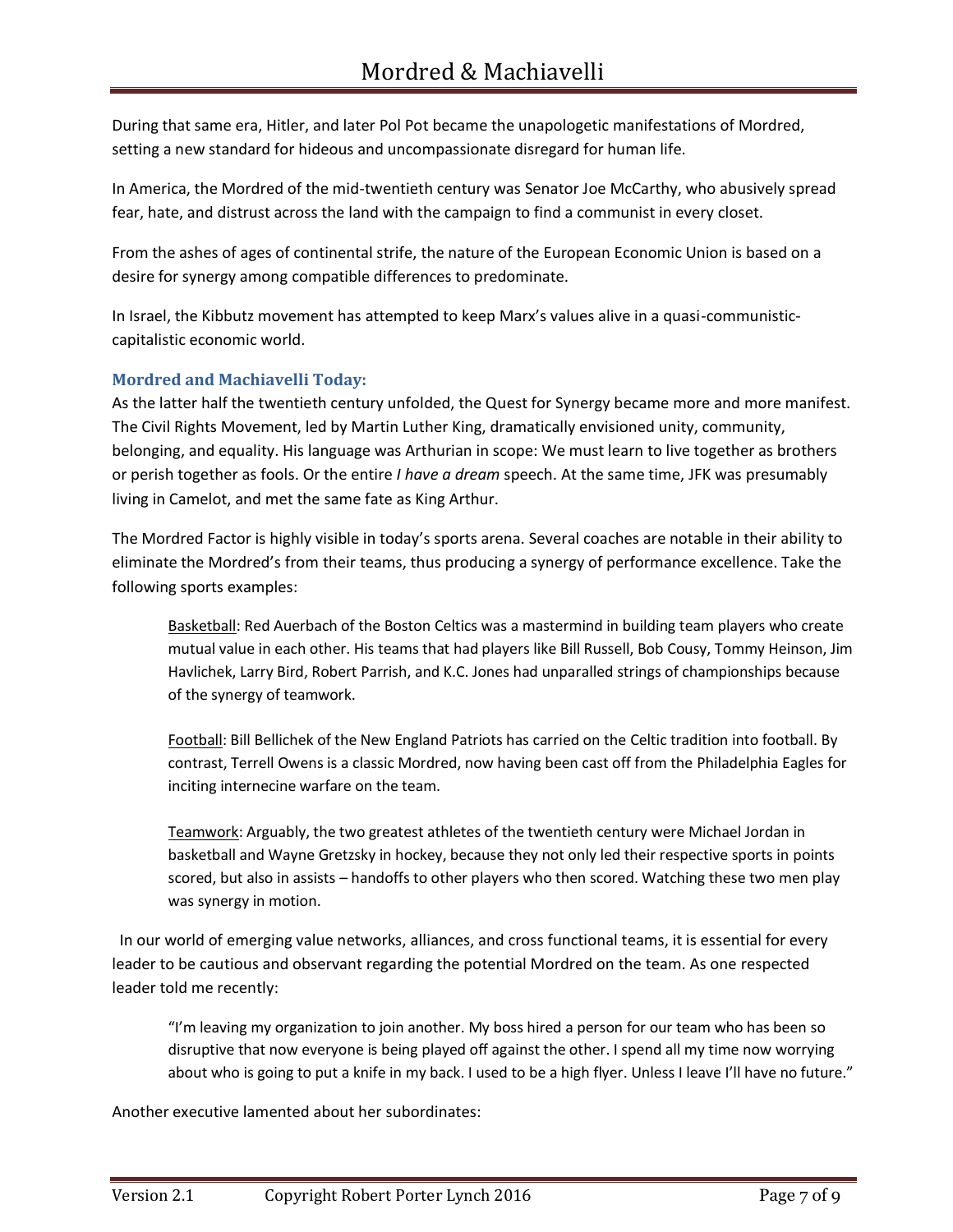"I hired the most qualified people I could afford. But they are always breaking down, working for their own self interest. There is no teamwork, no synergy, and no synchronicity. We don't coordinate well. No amount of team building seems to work."

Unknowingly, she made the mistake of hiring her team based on competence, not character,<sup>e</sup> resulting in a majority of people being or becoming "Marginal Mordreds."

How an organization creates a culture of innovation and collaboration is critical in either stimulating or repressing the Marginal Mordred and the Machiavelli Maneuver. As I was editing this piece, the phone rang. It was a senior manager from a large corporation who lamented:

"There is no real innovation here and little collaboration. We all have a fear of failure because people are fired if they fail. If we do make a mistake, we are criticized in front of others. So no one takes any risks. We talk of innovation, but we don't walk it. No one collaborates unless someone else is willing to take the risk and responsibility if something doesn't work out. When we try to work in alliance with other companies, there's an attitude that our products are always better, and theirs are junk. We see only a very limited set of options. If someone does have something good, our approach is arrogant: 'We'll just buy them.' When we do, we kill all their innovation."

This was said by a man of courage and vision who had been struggling for years to rally his small team against the overwhelming power of an antithetical culture. Yet we cannot expect those of vision and courage to act forever like fools. Unless new leadership is brought in, or alternatively, those of courage join forces as a "band of brothers," each of the courageous visionaries will be picked off, one-by-one, or be relegated to live a sorry life of disillusionment and despair.

Leaders play an enormous role in determining attitudes and behavior.

Unknowingly, many leaders unintentionally betray their subordinate's expectations for being acknowledged and rewarded for excellent work, innovative thinking, and willingness to take risks for the greater good of the organization. When these expectations are unfulfilled, their morale takes a long, low road to disappointment and despair. The climate of excitement and innovation yields to an attitude of complaint, blame, and resentment. It is in this swamp of despair the marginal Mordred breeds like a mosquito.

If the ghost of Mordred and Machiavelli are prolific in your organization, look to the top where their spirit may reside. And also look within to see if you are trapped in a culture of intrigue, innuendo, and doubt in which you've become one of the principal or supporting actors.

Like the smoker who gets a momentary nicotine high, leaders who feast on a diet cynicism, criticism, blame, negativity, and rule by fear may get an emotional power-high, but in the long run, with each

<sup>&</sup>lt;sup>e</sup> Japanese corporations are more skilled at getting teamwork to prevail. They hire on the basis of character weighing in at 80% of the person's value, and competence at 20%. American companies typically base their decision on just the opposite proportion.